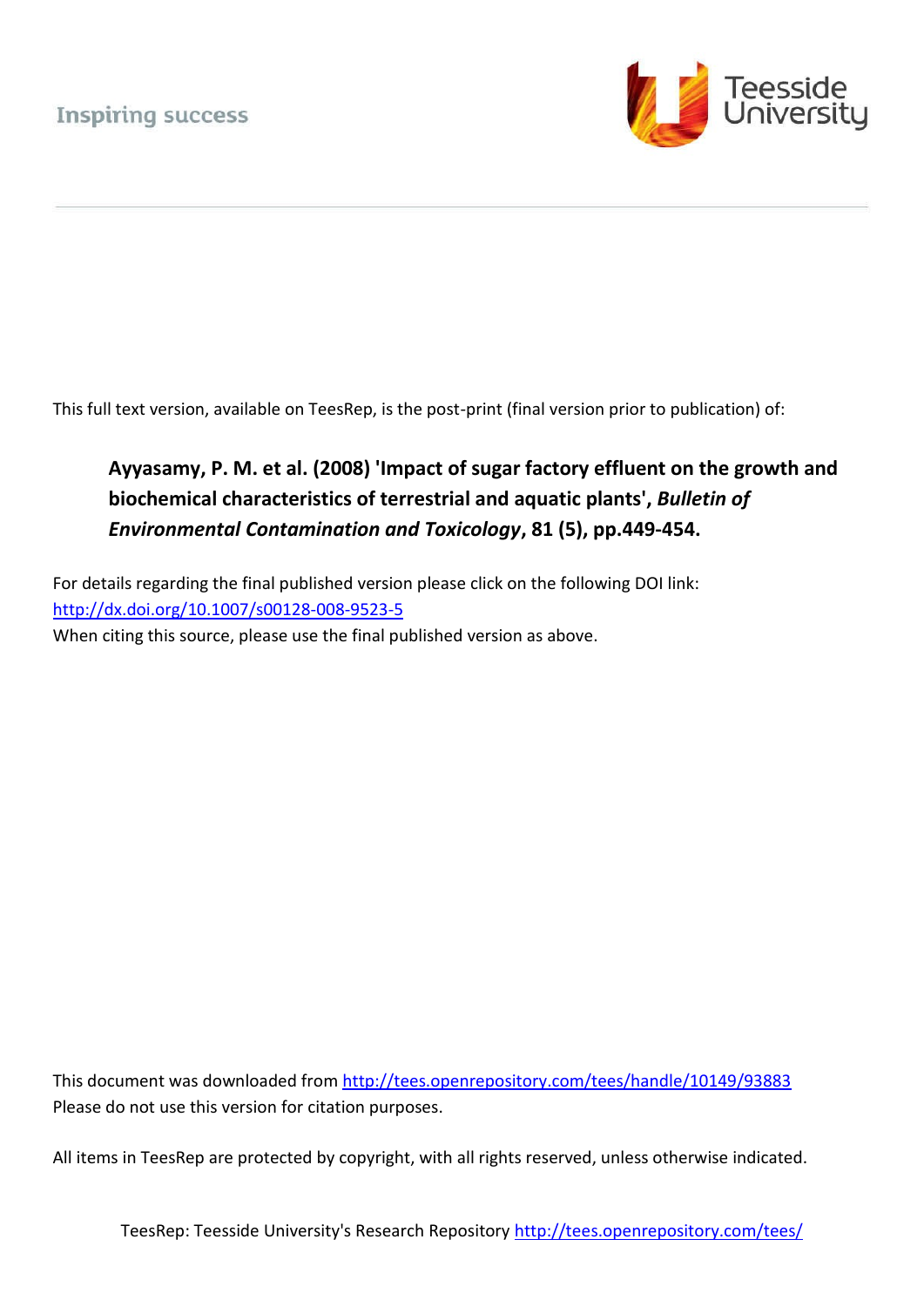| $\mathbf{1}$   | Impact of sugar factory effluent on growth and biochemical                                                                |
|----------------|---------------------------------------------------------------------------------------------------------------------------|
| $\overline{2}$ | characteristics of terrestrial and aquatic plants                                                                         |
| 3              |                                                                                                                           |
| $\overline{4}$ | P.M. Ayyasamy <sup>1</sup> , R. Yasodha <sup>2</sup> , S. Rajakumar <sup>3</sup> , P. Lakshmanaperumalsamy <sup>4</sup> , |
| 5              | S. Lee <sup>1*</sup> and P.K.S.M. Rahman <sup>5</sup>                                                                     |
| 6              | <sup>1</sup> Department of Environmental Engineering, The Catholic University of Korea,                                   |
| 7              | Bucheon - 420 743, Republic of Korea.                                                                                     |
| 8              | $2$ Manonmanium Sundaranar University, Tirunelveli – 627 012, Tamil Nadu, India.                                          |
| 9              | <sup>3</sup> Division of Civil and Environmental Engineering, Korea Maritime University,                                  |
| 10             | Busan - 606 792, Republic of Korea                                                                                        |
| 11             | <sup>4</sup> Department of Environmental Sciences, Bharathiar University,                                                 |
| 12             | Coimbatore - 641 046, Tamil Nadu, India                                                                                   |
| 13             | <sup>5</sup> Biotechnology Research Group, School of Science and Technology,                                              |
| 14             | University of Teesside, Middlesbrough -TS13BA, Tees Valley, United Kingdom                                                |
| 15             |                                                                                                                           |
| 16             |                                                                                                                           |
| 17             | *Corresponding author                                                                                                     |
| 18             | Name: S. Lee                                                                                                              |
| 19             | Phone: $+82-2-2164-4372$                                                                                                  |
| 20             | Fax<br>$: +82 - 2 - 2164 - 4865$                                                                                          |
| 21             | Email: slee@catholic.ac.kr                                                                                                |
| 22             |                                                                                                                           |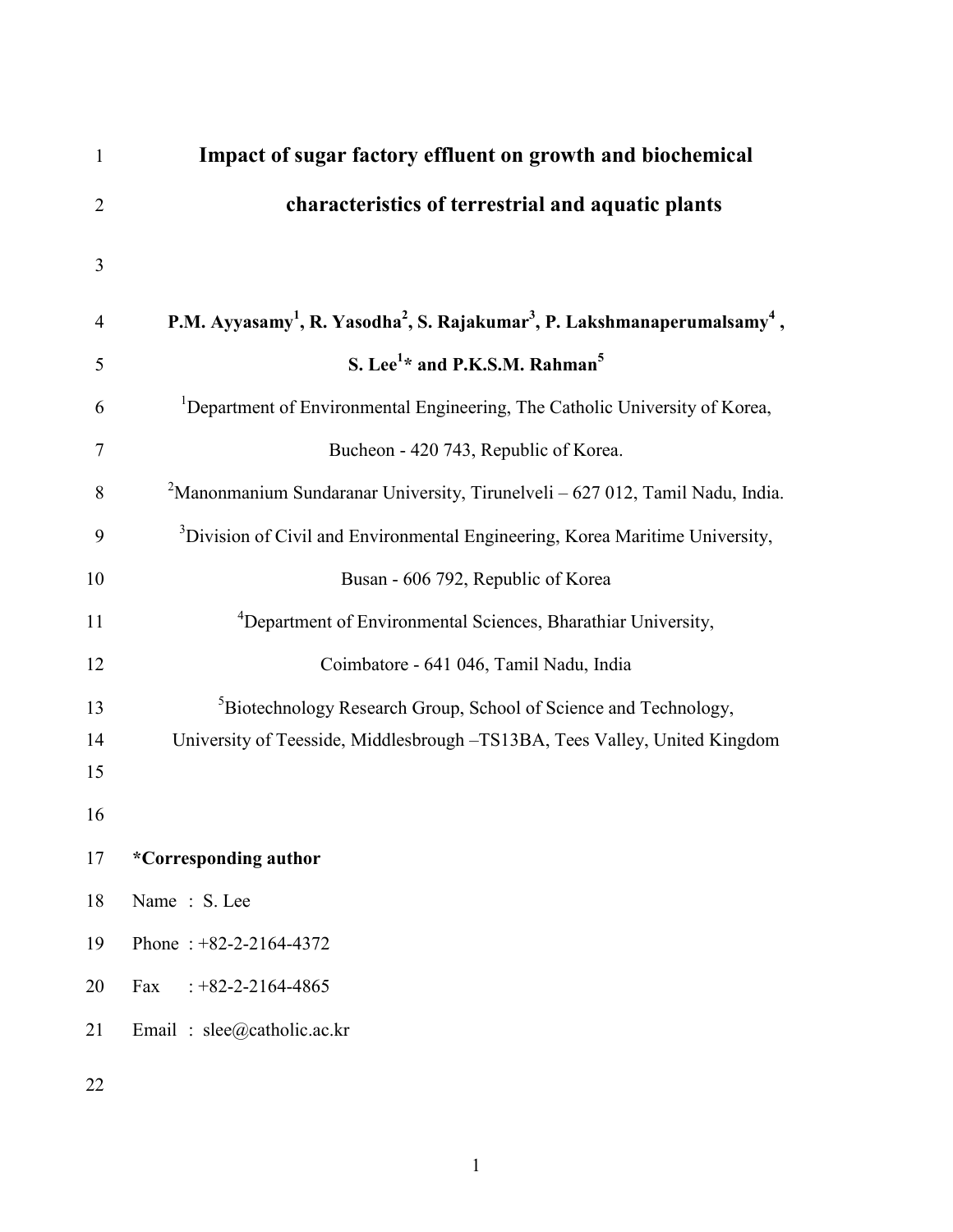## **Impact of sugar factory effluent on the growth and biochemical characteristics of terrestrial and aquatic plants**

 $\begin{array}{c} 2 \\ 3 \\ 4 \end{array}$  **Abstract :** The physico-chemical characteristics of the sugar industry effluent were measured and some of them found that above the permissible limits of Indian irrigation measured and some of them found that above the permissible limits of Indian irrigation water standard. Pot study was first investigated to study the effect of different 7 concentrations (20, 40, 60, 80 and 100%) of sugar factory effluent on seed germination,<br>8 seedling growth and biochemical characteristics of green gram and maize. Similar study seedling growth and biochemical characteristics of green gram and maize. Similar study was also carried out using the aquatic plants water hyacinth and water lettuce. Higher concentration (above 60%) of the effluent affected the plant growth. Diluted effluent (up to 60%) favored seedling growth.

**Key words :** Sugar factory effluent, green gram, maize, water hyacinth, water lettuce.

 The sugar industry is playing an important role in the economic development of the Indian sub continent, but effluents released by them produce a high degree of organic pollution in aquatic and terrestrial ecosystems. They also alter the physico-chemical characteristics of the receiving aquatic bodies and affect aquatic flora and fauna. The sugar factory effluent in the environment, poses serious health hazard for the rural and semi-urban population that uses the stream and river water for agriculture and domestic purposes. There have been reports of fish mortality in the stream and river, and also damage to the paddy crops in this area due to the entry of these wastewaters in to the agricultural land (Baruah et al. 1993). The sugar factory effluent has obnoxious odour and unpleasant colour, when it is released into the environment without proper treatment. Farmers have been using these effluents for irrigation and found that the growth, yield and soil health were reduced. The contaminants like chloride, sulphate, phosphate, magnesium and nitrate are discharged with the effluent by various industries, which create nuisance by the way of physical appearance, odour and taste. Such harmful water is injurious to plants, animals and human beings. The effects of various industrial effluents on seed germination, growth and yield of crop plants have captivated the attention of many workers (Ozoh and Oladimeji 1984; Rahman et al. 2002; Street et al. 2007). However, no detailed experiments have been performed on the germination and plant growth using sugar factory effluent. In the present investigation an attempt has been made to study the effects of sugar factory effluent on the seed germination, seedling growth, amino acids, proteins and chlorophyll content of green gram and maize and aquatic plants water hyacinth and water lettuce.

### **MATERIALS AND METHODS**

 The sugar factory effluent was collected in pre-cleaned, acid washed 50 litre carboy from a sugar industry located in Erode district of Tamil Nadu, India and stored at cold room until used. Physico-chemical parameters of temperature, colour, pH, electrical conductivity (EC), dissolved oxygen (DO), biological oxygen demand (BOD), total solids (TS), total suspended solids (TSS), total dissolved solids (TDS), chloride, alkalinity, total hardness, calcium, magnesium, sulphate, phosphate and total iron were measured using the standard methods (APHA 1998).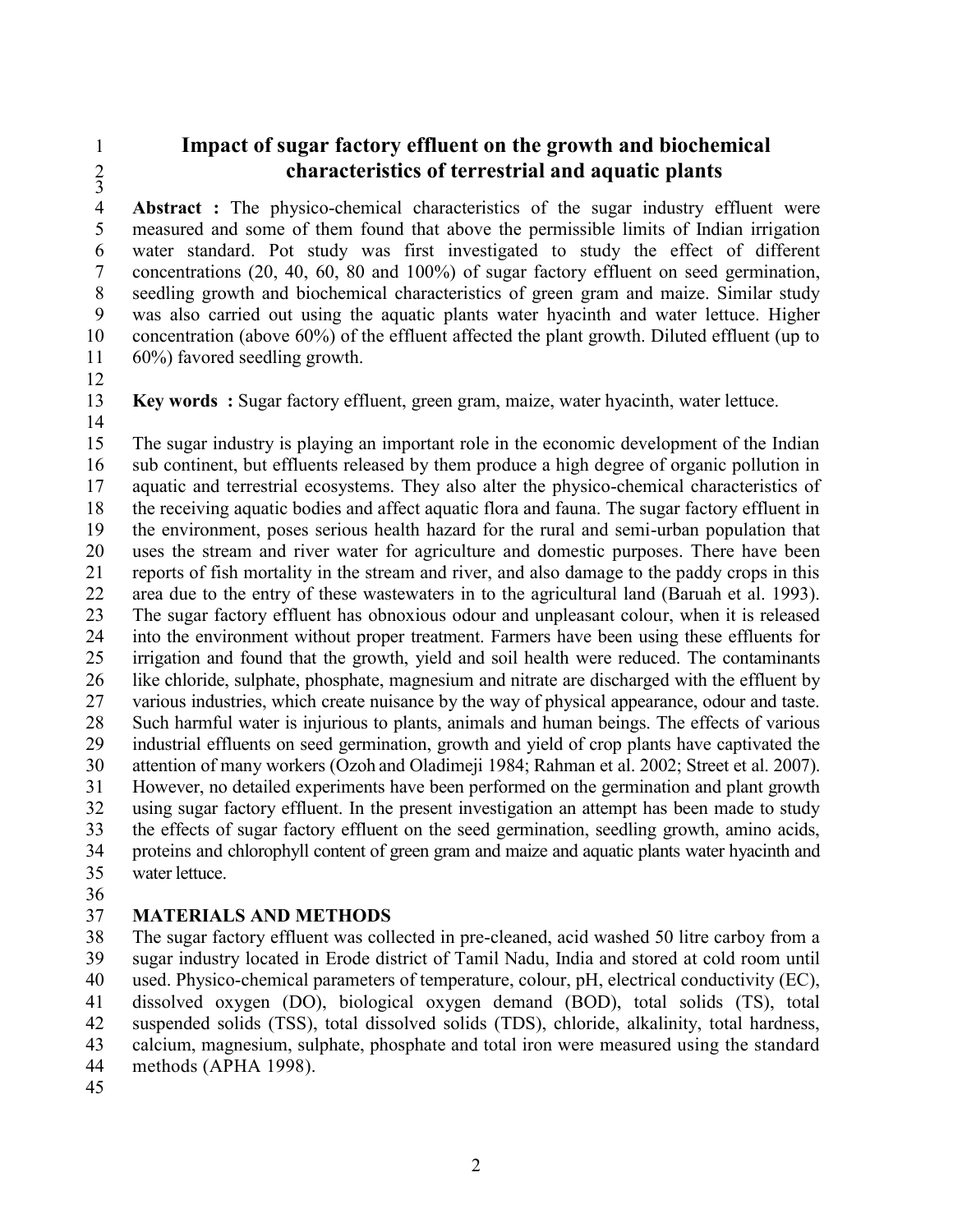The impact of sugar factory effluent on the growth and biochemical characteristics of the green gram (*Phaseolus aureus* CO-4) and maize (*Zea mays* CO-1) were first investigated using soil pots (30cm height x 30cm width). Red soil was collected without any contamination by sugar factory effluent and sieved (2mm mesh). About 4kg of soil was taken in separate pots. Five different concentrations (viz., 20, 40, 60, 80 and 100%) of effluent were prepared and poured into each pot. Control was also maintained and irrigated with tap water. Five seeds of green gram and maize presterilised with 0.1% mercuric chloride were sowed separately in each pot and allowed to germinate. Periodically, the pots were irrigated with 1 litre of effluent at 48h interval. The percentage of germination was assessed (Rahman et al. 2002). The shoot length of the plants was recorded every 48h for 20 days.

 Fresh and total dry mass of green gram and maize were determined after 20 days of the experiment. The plants were uprooted and washed thoroughly with distilled water and lengths of the roots were measured. The plants were dried under natural conditions at the open roof top garden for 2h. The fresh weight was taken and the plants were then packed in paper envelopes and over dried for 36h at 70°C. The dry weight of each plant was also recorded. Biochemical parameters of total amino acid, total protein and total chlorophyll were 18 analyzed for each experimental plant leaves on the  $20<sup>th</sup>$  day (Sadasivam and Manickam 1996).

 The study for aquatic system, healthy water hyacinth (*Eichornia crassipes*) and water lettuce (*Pistia stratiotes*) were collected from a pond with an average weight of 60 gram and then washed thoroughly with distilled water to remove particles adhering to the plants. Further, sugar factory effluent with five different concentrations (20, 40, 60, 80 and 100%) were prepared and transferred about 1.5 litres into rectangular plastic vessels (25 x 15 x 12 cm). The cleaned plants (60g each) were introduced into the vessels with the roots submerged in the effluent and were kept under sunlight for 20 days. The fresh weight of the plants was determined using physical balance every 24h after removing water by blotting. The fresh and dry mass of the plants, total amino acid, total protein and total chlorophyll were 29 estimated at final stage of the study  $(20<sup>th</sup>$  day). The procedure applied was similar to that described earlier for the determination of physical and biochemical properties of the plants. All the experiments were conducted in triplicate unless otherwise stated. Data points in tables 32 and figures represent means, with all error bars shown  $(\pm 1)$  standard error of mean). Both mean and standard deviation were performed where appropriate using the statistical package

- 34 on Microsoft<sup>®</sup> Excel Version 2003.
- 

#### **RESULTS AND DISCUSSION**

 Physico-chemical parameters of the effluent were found to be above the permissible level according to Indian Standards (Table 1). pH was relatively low due to usage of phosphoric acid and sulfur dioxide during clarification of sugar cane juice (Manivasakam 1987). Palharyal et al. (1993) reported pH is an essential factor in the formation of algal blooms and makes the water unfit for irrigation and the soil over a large area becomes acidic resulting in poor crop growth and yield. Similarly the effluent had very high TDS. This observation is in good agreement with the report by Abdul Jameel and Sirajudeen (2006). They also found that TDS in sugar factory effluent was very high (3950 mg/L).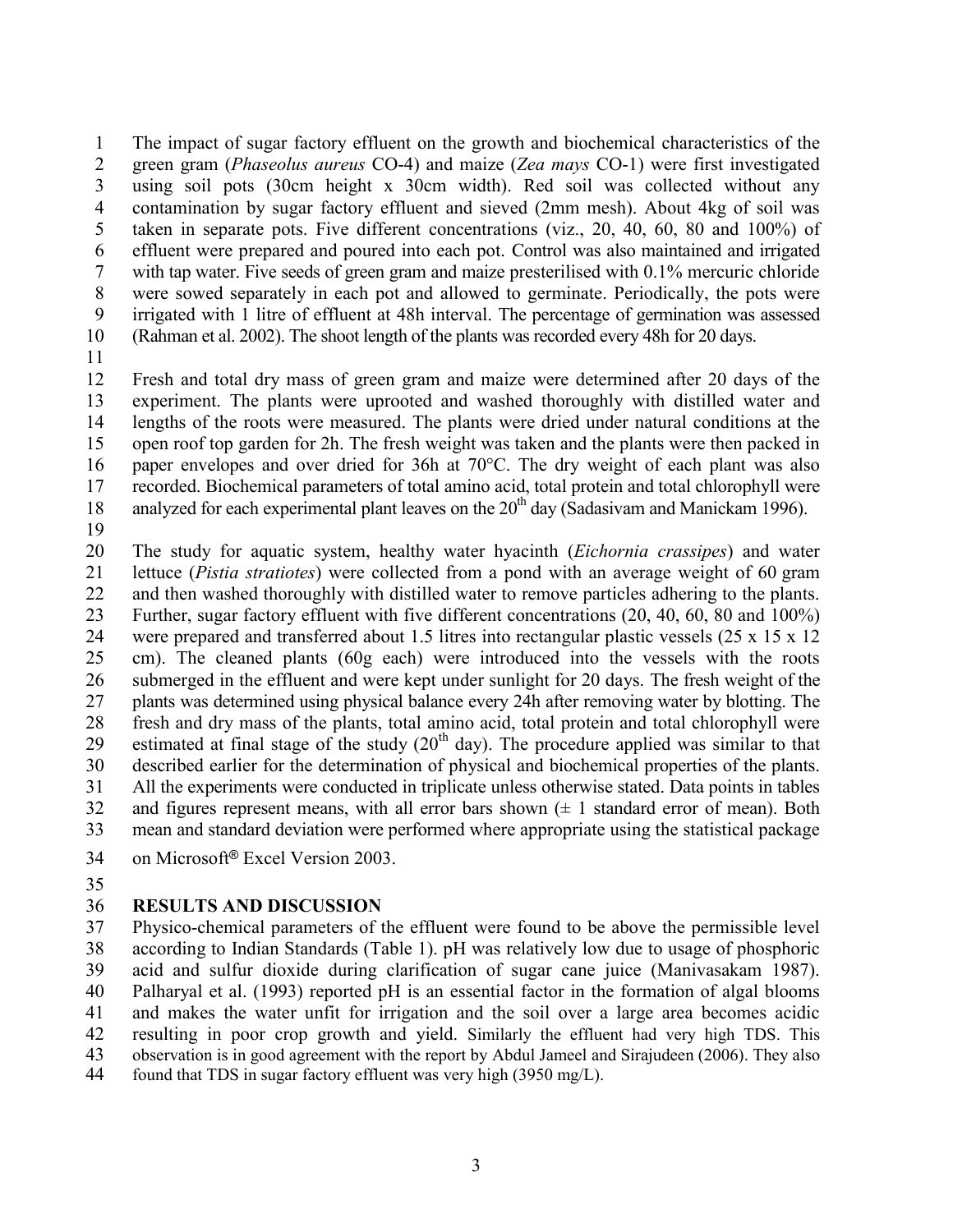The seeds of green gram and maize were germinates 100% in the sugar factory effluent at 2 the lower concentrations (20 to 80%), whereas in the undiluted effluent the germination was found that 73 and 80% (Table 2). Ajmal and Khan (1983) proved, the lower concentration of effluent (25%) supports 100% seed germination and osmotic pressure associated with higher concentration of sugar factory effluent affect the germination in kidney bean, *Phaseolus aureus* and millet, *Pennisetum typhoides*. Rodger et al. (1957) reported that high osmotic pressures of the germination solution makes imbibitions more difficult and retard germination, while the ability of seeds to germinate under high osmotic pressure differs with variety as well as species.

 The maximum shoot length of green gram and maize was observed in control followed by 20, 40, 60, 80 and 100% concentrations of the effluent (Table 3). There was a direct relationship between shoot length and concentration of effluent. Kaushik et al. (2004) clearly reported the toxicity of sugar factory effluent on the growth, photo synthetic pigments and nutrient uptake in wheat seedlings in aqueous versus soil medium. The presence of calcium and magnesium cause higher osmotic pressure resulting in the wilting of seedlings (Gomathi and Oblisami 1992). Thus, in our study, the plant growth was highly affected due to the excess amount of chloride, alkalinity, hardness, calcium, magnesium, sulphate and phosphate in the sugar factory effluent. The root length was severely affected at the higher concentrations of the effluent (100%) in green gram (13.5cm) and maize (25cm) when compare to control. Similarly, green gram and maize showed maximum values of fresh and dry weight in the control and the minimum were in 100% effluent concentration (Table 4).

 Bio-chemical parameters of total amino acid, protein and chlorophyll content were analyzed in plant leaves of green gram and maize. The amount of amino acid, protein and chlorophyll content gradually decreased with increasing concentrations of the effluent (Fig. 1a and b). Plants treated with higher concentration of the effluent (above 20%) showed lower amount of amino acid, protein and chlorophyll content due to the presence of higher concentration of magnesium and acidic pH in the effluent. Calcium and magnesium (20mg/L) influences the plant growth, biomass partitioning, fruit yield and creates a symptom of leaf chlorosis after 8 weeks in green house tomato (Hao and Athanasios 2004). Lasa et al. (2000) also reported four different concentrations (0.1, 0.8, 5 and 10mM) of magnesium affect the growth of sunflower plants grown with ammonium and nitrate and proved that the magnesium-fed plants had lower content of free amino acids and soluble protein in the leaves.

 In the aquatic system, water hyacinth plant showed a gradual decrease in plant weight throughout the study with effluent concentrations 80 and 100% (Fig. 2a). Weight of control plant increased from 60 to 93.3g after 20 days. In 20, 40 and 60% concentrations the plant weight gradually increased up to 85.4, 84.2 and 77.6g after 20 days. After 10 days the weights remained more or less constant. There was a decrease in plant weight at 80% and 100% effluent concentrations. Similar results were observed in the aquatic plant, water lettuce (Fig. 2b). The maximum loss of weight was observed in 100% concentration, whereas in the control the growth increased from 60 to 73.1g after 20 days. This might be due to the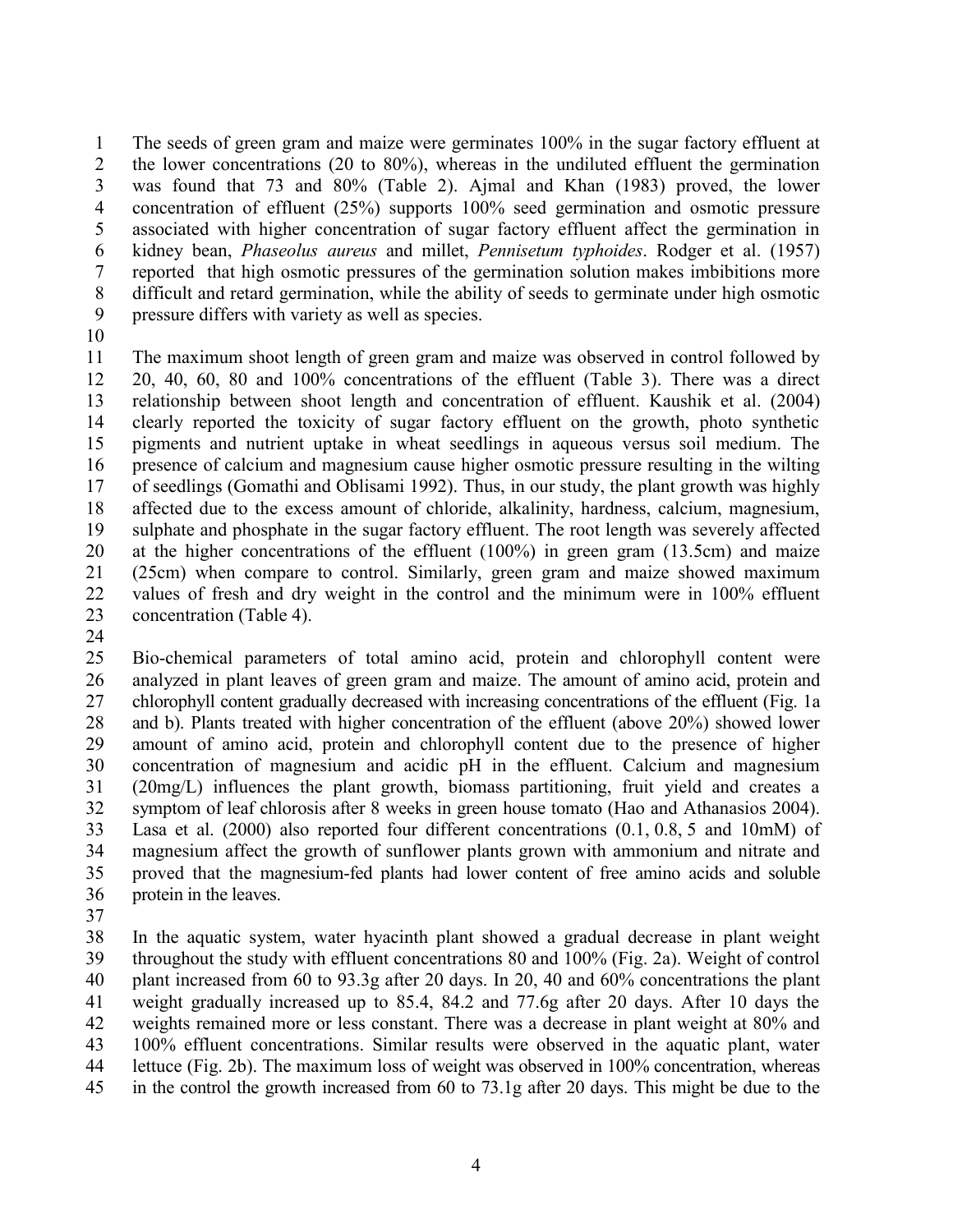presence of moderate amounts of micronutrients in the diluted effluent that stimulated the

2 plant growth. However, the excessive level at higher concentrations could result in stunted

- growth.
- 

 Effect of sugar factory effluent at different concentrations on total amino acids, protein and chlorophyll content of the aquatic plants (water hyacinth and water lettuce) were observed 7 and the results are given in Fig. 2c and d. The above parameters at different concentrations of the effluent were found to be very low when compared to the control. The amount of of the effluent were found to be very low when compared to the control. The amount of amino acid, protein and chlorophyll content in the aquatic plants decreased due to the increased concentrations of sugar factory effluent. Owing to the toxic nature of the effluent, the leaves of the plants were affected by decreased photosynthetic rate. As a result of higher BOD, the photosynthesis of aquatic system was also affected (Rao et al. 1993) and reduces the growth parameters of the plant. Dry weight of water hyacinth and water lettuce showed high value in the control that was 640 and 350mg respectively. Dry weight was significantly decreased when the effluent concentration was increased (Table 5).

 The study concluded that that the physico chemical parameters like BOD, chloride, alkalinity, hardness, calcium, magnesium, sulphate and phosphate were found to be relatively higher in the sugar factory effluent and they severely affect the plant growth. There was a gradual decrease in the shoot length, content of free amino acid, protein and total chlorophyll in both terrestrial and aquatic plants irrigated with various concentrations of effluent when compared to the control. The untreated effluents possibly lead to soil pollution, deterioration and low productivity. Even the terrestrial and aquatic environments are affected. This could be averted by proper treatment of the effluents by suitable conventional methods.

 *Acknowledgements* **:** The authors are thankful to the Head of the Department of Environmental Sciences, Bharathiar University for providing facilities for analytical work. Also, the authors would like to thank the Korea Research Foundation, Republic of Korea for the financial support (Project No. KRF-2005-070-C-00137) to accomplish advanced researches.

# 

### **Figure Captions**

**Figure 1** Effect of different concentration of sugar factory effluent on the biochemical

- properties of terrestrial plant. a) Green gram b) Maize
- 
- **Figure 2** Effect of different concentration of sugar factory effluent on the growth and
- biochemical properties of aquatic plant. a) Water hyacinth b) Water lettuce c) Water
- hyacinth d) Water lettuce
- 
- 
- 
-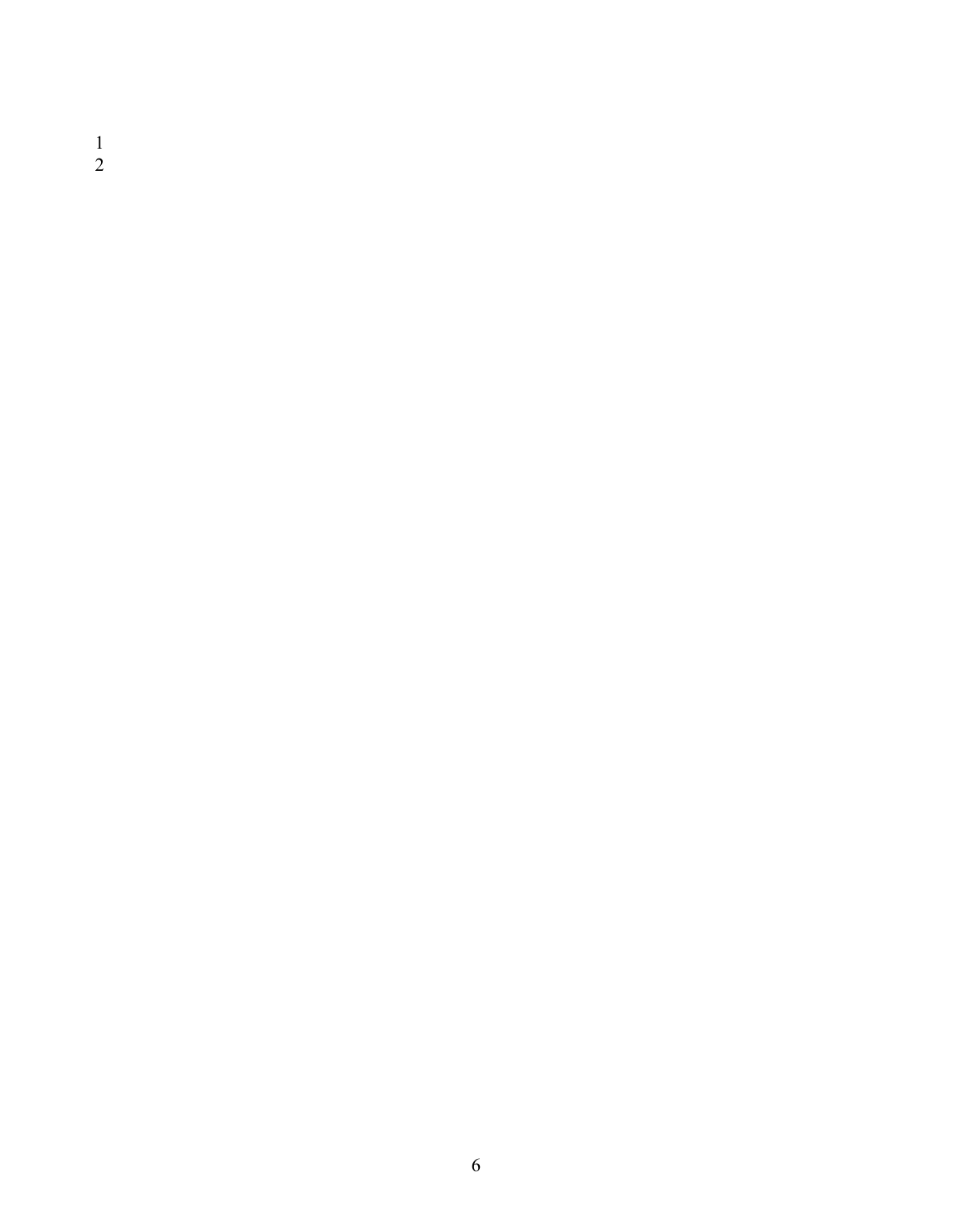| <b>Parameters</b>          | Value      | <b>Permissible</b> | <b>Parameters</b> |      | Value Permissible |
|----------------------------|------------|--------------------|-------------------|------|-------------------|
|                            |            | Limits (IS)        |                   |      | Limits (IS)       |
| Colour                     | Pale white |                    | Chloride          | 70   | 600               |
| Temperature <sup>o</sup> C | 29.1       |                    | Alkalinity        | 80   | 200               |
| pH                         | 4.42       | $6.5 - 8.5$        | Hardness          | 1100 | 600               |
| $EC \mu S.cm^{-1}$         | 1.01       | 300                | Calcium           | 480  | 200               |
| D <sub>O</sub>             | 10.1       | > 6                | Magnesium         | 620  | 100               |
| <b>BOD</b>                 | 1010       | 100                | Sulphate          | 400  | 400               |
| <b>TS</b>                  | 1344       | 1200               | Phosphate         | 25   | 10                |
| <b>TSS</b>                 | 120        | 200                | Iron              | 1.0  |                   |
| TDS                        | 1224       | 1000               |                   |      |                   |

Table 1. Physico chemical parameters of sugar factory effluent

All the values are expressed in mg/L except pH and EC; IS - Indian Standard

Table 2. Effect of sugar factory effluent on the percentage germination of green gram and maize

| <b>Concentration</b> | Percentage of germination |              | Time of germination (hours) |              |  |
|----------------------|---------------------------|--------------|-----------------------------|--------------|--|
|                      | Green gram                | <b>Maize</b> | Green gram                  | <b>Maize</b> |  |
| Control              | 100                       | 100          | 24                          | 48           |  |
| 20%                  | 100                       | 100          | 24                          | 48           |  |
| 40%                  | 100                       | 100          | 24                          | 48           |  |
| 60%                  | 100                       | 100          | 24                          | 48           |  |
| 80%                  | 100                       | 100          | 24                          | 48           |  |
| 100%                 | $73 \pm 11.5$             | $80 \pm 12$  | 48                          | 72           |  |

Values are mean  $\pm$  standard error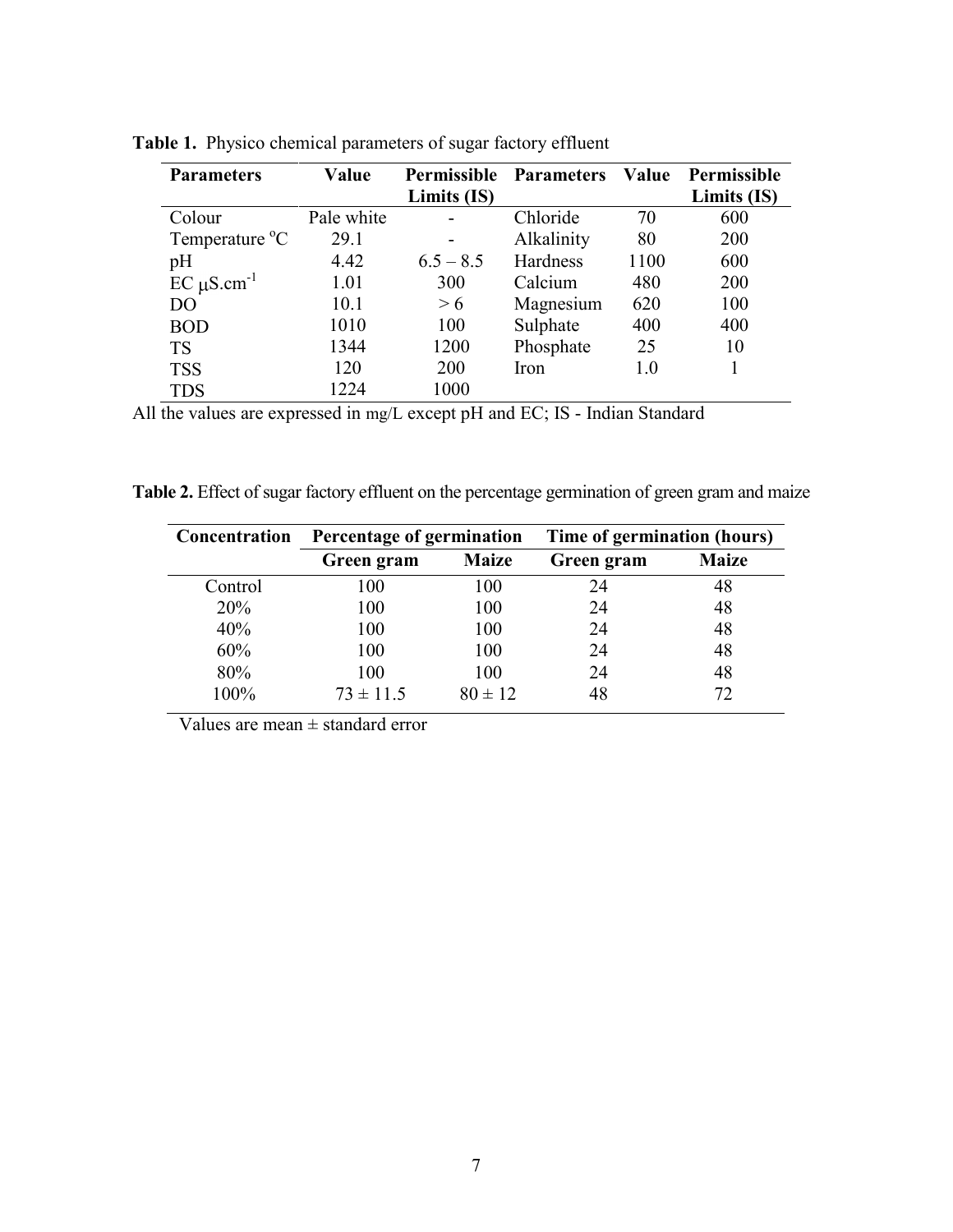| <b>Effluent</b>       |                |                |                |                |                | Shoot length (cm) / Time (days) |                    |                 |                 |                 |
|-----------------------|----------------|----------------|----------------|----------------|----------------|---------------------------------|--------------------|-----------------|-----------------|-----------------|
| <b>Concentrations</b> | 2              | 4              | 6              | 8              | 10             | 12                              | 14                 | 16              | 18              | 20              |
| Green gram            |                |                |                |                |                |                                 |                    |                 |                 |                 |
| Control               | $0.5 \pm 0.11$ | $2.3 \pm 0.12$ | $4.5 \pm 0.18$ | $5.5 \pm 0.13$ | $7.2 \pm 0.19$ | $8.5 \pm 0.12$                  | $10.5 \pm 0.17$    | $11.8 \pm 0.21$ | $12 \pm 0.29$   | $12.1 \pm 0.11$ |
| 20%                   | $0.5 \pm 0.19$ | $2.2 \pm 0.22$ | $6 \pm 0.18$   | $6.5 \pm 0.12$ | $7.5 \pm 0.11$ | $9 \pm 0.15$                    | $10.3 \pm 0.17$    | $10.5 \pm 0.21$ | $10.8 \pm 0.28$ | $10.9 \pm 0.29$ |
| 40%                   | $0.5 \pm 0.12$ | $3 \pm 0.12$   | $6 \pm 0.11$   | $7.1 \pm 0.13$ | $7.8 \pm 0.13$ | $9.5 \pm 0.13$                  | $10 \pm 0.18$      | $10.3 \pm 0.2$  | $10.4 \pm 0.27$ | $10.6 \pm 0.18$ |
| 60%                   | $0.3 \pm 0.11$ | $2.8 \pm 0.13$ | $5 \pm 0.18$   | $6.6 \pm 0.13$ | $8 \pm 0.12$   | $8.3 \pm 0.12$                  | $8.9 \pm 0.19$     | $10.1 \pm 0.21$ | $10.3 \pm 0.2$  | $10.4 \pm 0.21$ |
| 80%                   | $0.3 \pm 0.07$ | $2.5 \pm 0.13$ | $3.8 \pm 0.28$ | $5.4 \pm 0.12$ | $7.1 \pm 0.12$ | $7.3 \pm 0.12$                  | $7.9 \pm 0.16$     | $8.1 \pm 0.19$  | $8.3 \pm 0.29$  | $8.3 \pm 0.21$  |
| 100%                  | $0.3 \pm 0.11$ | $2.1 \pm 0.11$ | $3 \pm 0.18$   | $5 \pm 0.13$   | $7.2 \pm 0.12$ | $7.8 \pm 0.12$                  | $8 \pm 0.16$       | $8.1 \pm 0.19$  | $8.2 \pm 0.27$  | $8.3 \pm 0.28$  |
| <b>Maize</b>          |                |                |                |                |                |                                 |                    |                 |                 |                 |
| Control               | $0.2 \pm 0.11$ | $2 \pm 0.12$   | $7.5 \pm 0.12$ | $14 \pm 0.12$  | $21 \pm 1.2$   | $23.8 \pm 0.12$                 | $\pm 0.99$<br>26.1 | $30 \pm 0.49$   | $31 \pm 0.47$   | $31.8 \pm 0.51$ |
| 20%                   | $0.2 \pm 0.12$ | $1 \pm 0.13$   | $6 \pm 0.15$   | $12 \pm 0.14$  | $18 \pm 0.79$  | $21.5 \pm 0.62$                 | $25.5 \pm 0.69$    | $28 \pm 1.09$   | $28.6 \pm 0.87$ | $29.1 \pm 0.59$ |
| 40%                   | $0.2 \pm 0.11$ | $0.5 \pm 0.12$ | $5.5 \pm 0.13$ | $13 \pm 0.29$  | $14.5 \pm 1.2$ | $20.5 \pm 0.52$                 | $21.9 \pm 0.85$    | $25 \pm 0.91$   | $25.9 \pm 0.57$ | $26.2 \pm 0.69$ |
| 60%                   | $0.2 \pm 0.11$ | $0.5 \pm 0.12$ | $3.5 \pm 0.17$ | $10 \pm 0.71$  | $15.5 \pm 0.2$ | $19.5 \pm 0.12$                 | $20 \pm 1.01$      | $21 \pm 0.99$   | $21.6 \pm 0.49$ | $21.9 \pm 0.29$ |
| 80%                   | $0.2 \pm 0.11$ | $0.5 \pm 0.12$ | $3.3 \pm 0.15$ | $7 \pm 0.19$   | $9.5 \pm 0.21$ | $11 \pm 0.24$                   | $11.7 \pm 0.29$    | $13 \pm 0.89$   | $13.7 \pm 0.77$ | $14 \pm 0.49$   |
| 100%                  | $0.1 \pm 0.11$ | $0.3 \pm 0.12$ | $3 \pm 0.12$   | $5 \pm 0.14$   | $8.7 \pm 0.19$ | $9 \pm 0.52$                    | $10.2 \pm 0.22$    | $11 \pm 0.29$   | $12 \pm 0.27$   | $12.5 \pm 0.21$ |

1 **Table 3.** Effect of sugar factory effluent on the shoot length of green gram and maize

Values are centimeter and mean  $\pm$  standard error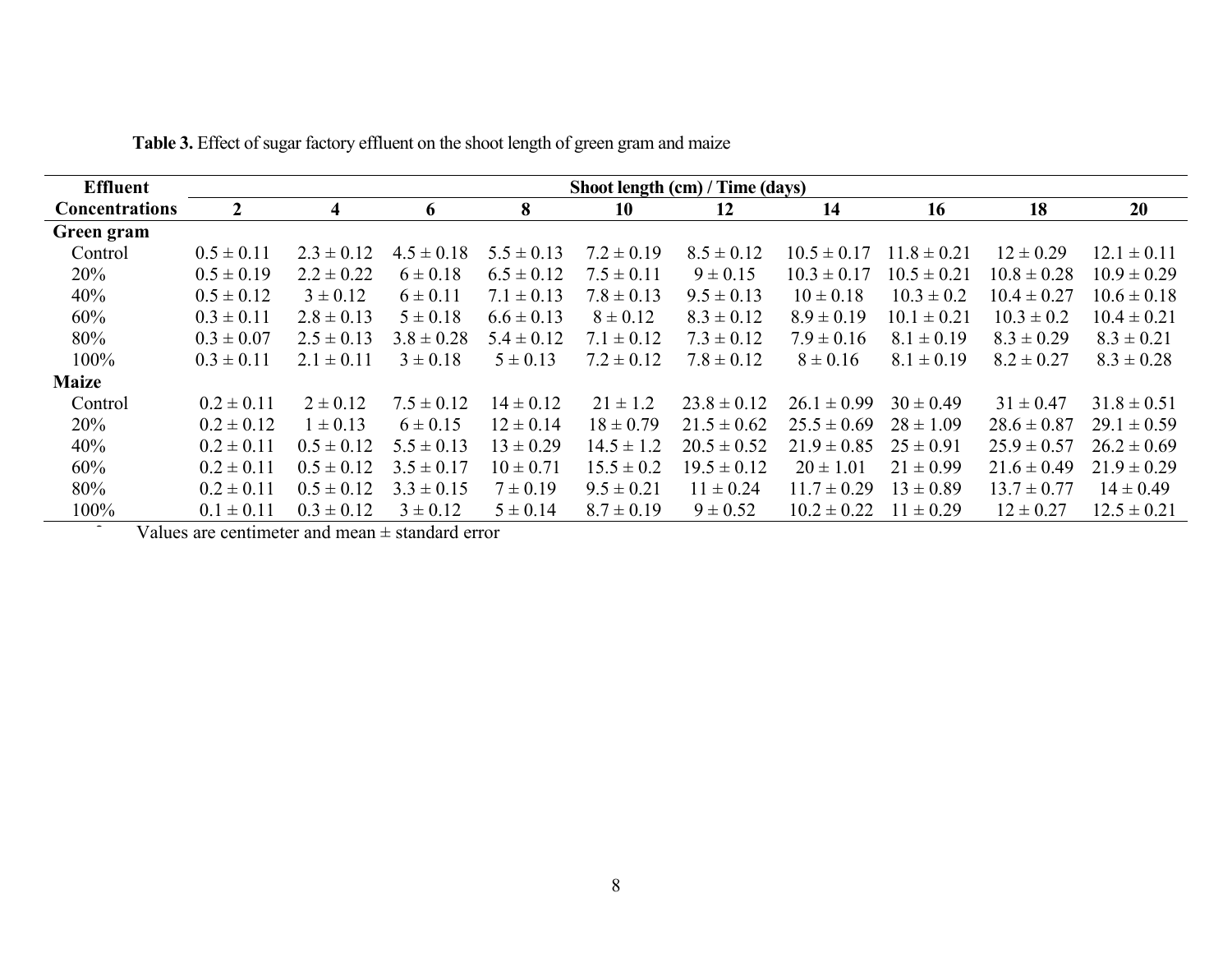1 **Table 4.** Effect of sugar factory effluent on the root length, fresh weight and dry weight of

| <b>Effluent</b>    |                               | <b>Green Gram</b>       |                       | <b>Maize</b>                  |                         |                       |
|--------------------|-------------------------------|-------------------------|-----------------------|-------------------------------|-------------------------|-----------------------|
| Concen-<br>tration | <b>Root</b><br>Length<br>(cm) | Fresh<br>Weight<br>(mg) | Dry<br>Weight<br>(mg) | <b>Root</b><br>Length<br>(cm) | Fresh<br>Weight<br>(mg) | Dry<br>Weight<br>(mg) |
| Control            | $20.1 \pm 6.11$               | $390 \pm 3.08$          | $128 \pm 1.08$        | $53 \pm 3.28$                 | $1345 \pm 4.2$          | $230 \pm 1.64$        |
| 20%                | $19.7 \pm 0.75$               | $378 \pm 2.12$          | $120 \pm 1.37$        | $52 \pm 2.16$                 | $1290 \pm 1.2$          | $210 \pm 0.98$        |
| 40%                | $15.4 \pm 0.28$               | $352 \pm 1.86$          | $120 \pm 2.04$        | $45 \pm 3.64$                 | $1200 \pm 4.11$         | $200 \pm 0.18$        |
| 60%                | $14.8 \pm 1.51$               | $335 \pm 1.21$          | $100 \pm 0.62$        | $43 \pm 2.05$                 | $1180 \pm 3.08$         | $180 \pm 2.06$        |
| 80%                | $14.1 \pm 0.82$               | $322 \pm 0.97$          | $90 \pm 0.87$         | $42 \pm 3.02$                 | $600 \pm 2.28$          | $170 \pm 1.92$        |
| 100%               | $13.5 \pm 0.56$               | $310 \pm 2.41$          | $90 \pm 1.03$         | $25 \pm 2.23$                 | $380 \pm 3.29$          | $120 \pm 1.79$        |

green gram and maize seedling

Values are mean  $\pm$  standard error

| <b>Effluent Concentration</b> | Water hyacinth (mg) | Water lettuce (mg) |
|-------------------------------|---------------------|--------------------|
| Control                       | $640 \pm 3.563$     | $350 \pm 2.342$    |
| <b>20%</b>                    | $550 \pm 2.981$     | $340 \pm 1.896$    |
| 40%                           | $520 \pm 2.812$     | $325 \pm 1.124$    |
| 60%                           | $500 \pm 1.023$     | $315 \pm 1.465$    |
| 80%                           | $480 \pm 2.103$     | $288 \pm 1.234$    |
| 100%                          | $420 \pm 2.745$     | $276 \pm 1.197$    |

Values are mean  $\pm$  standard error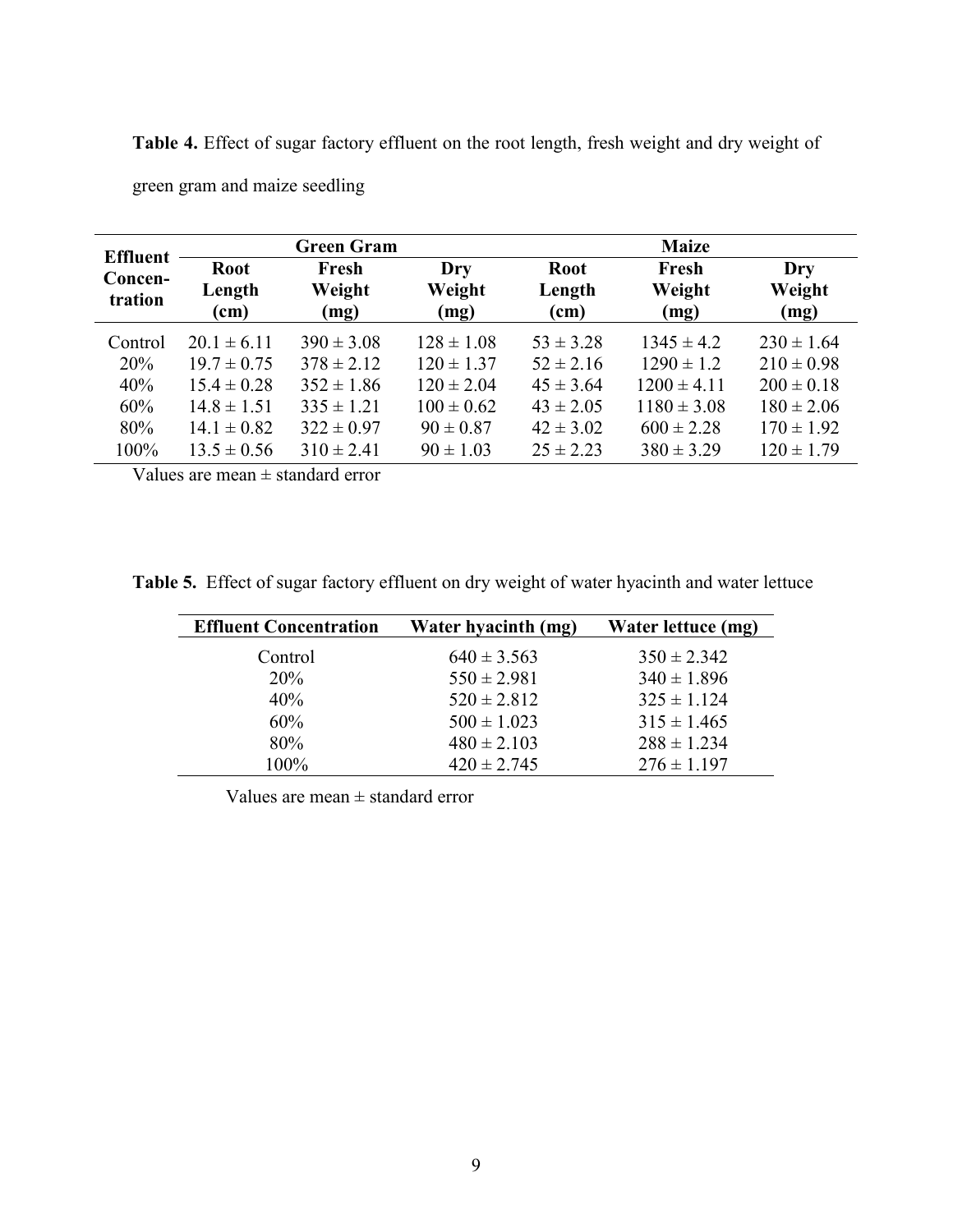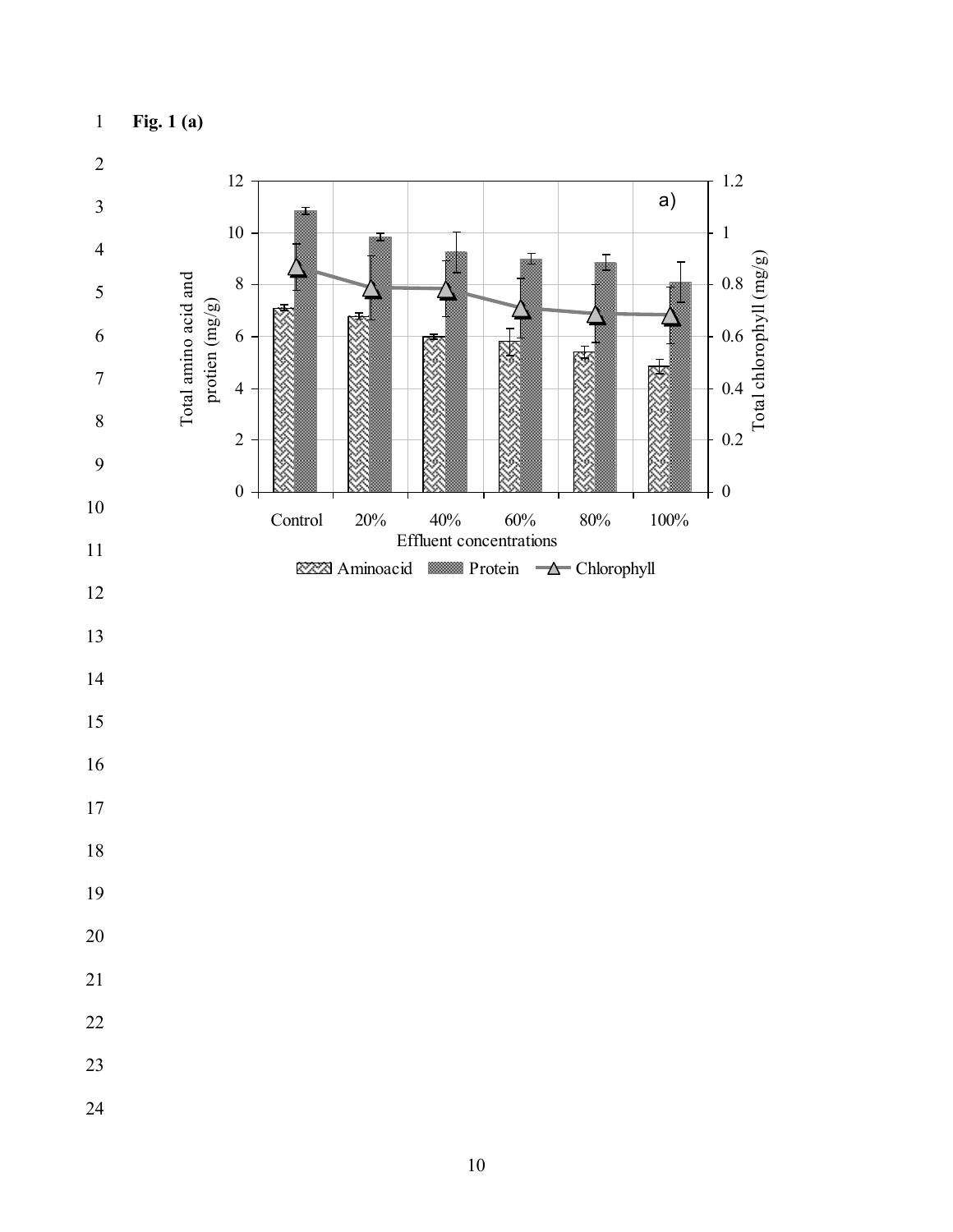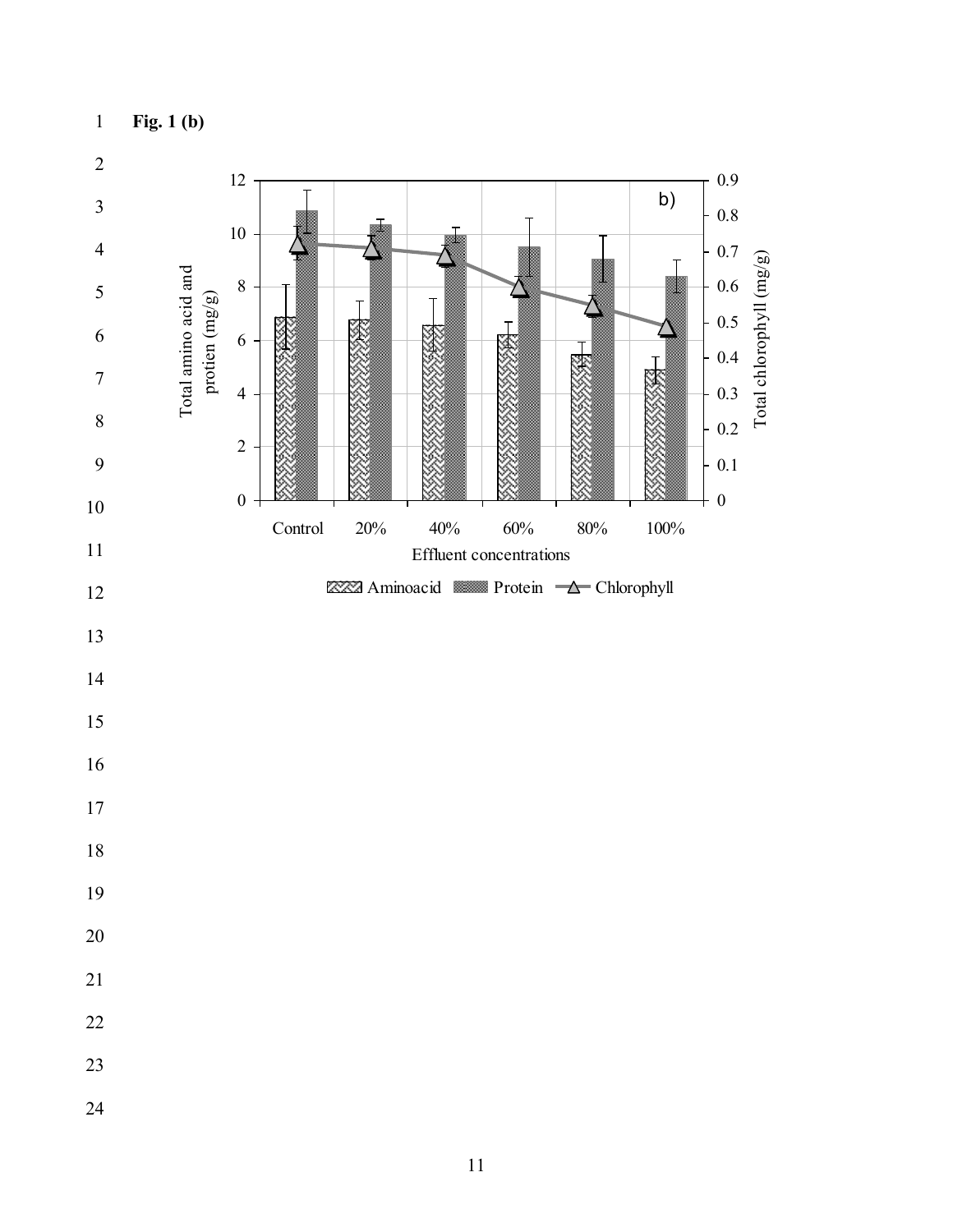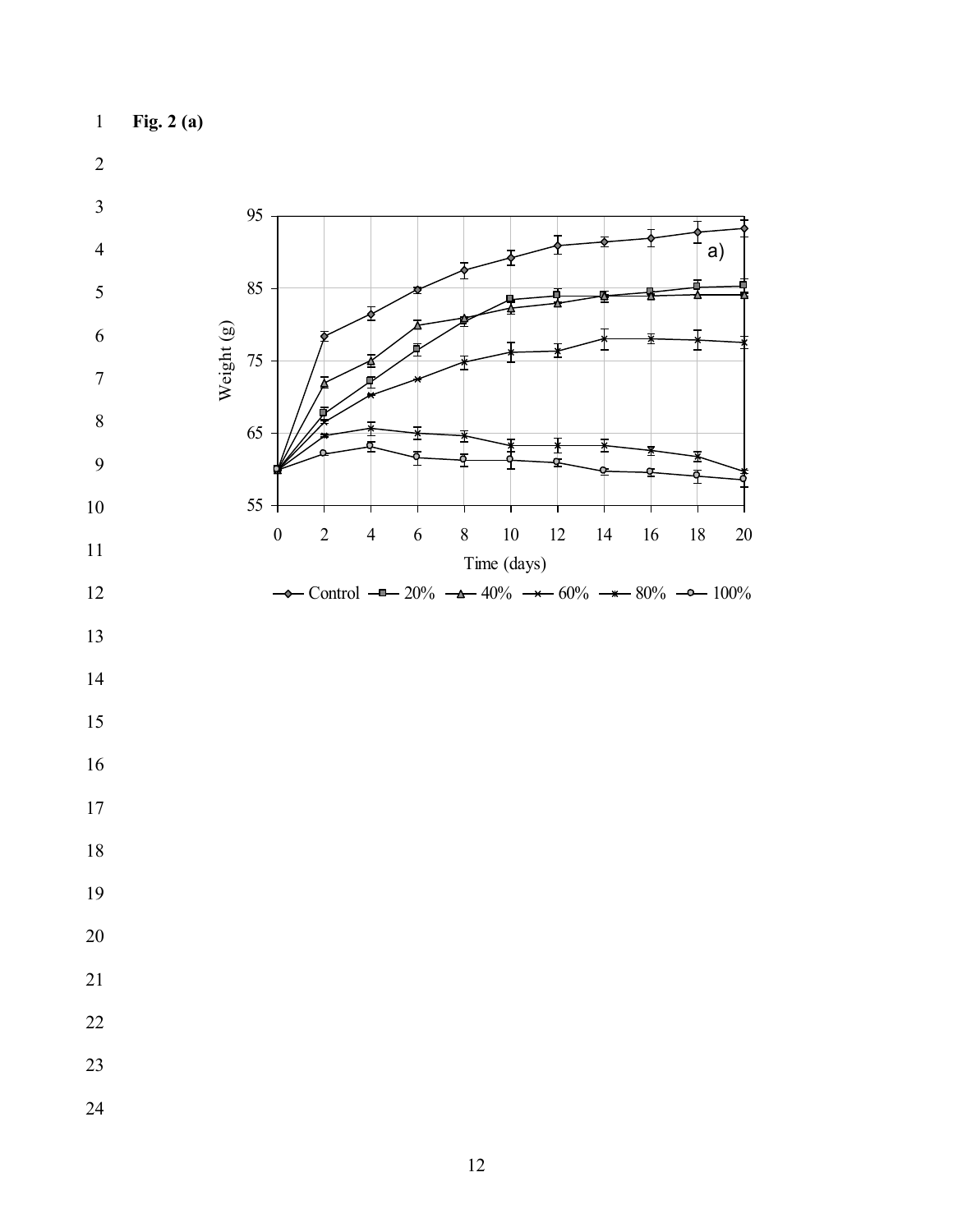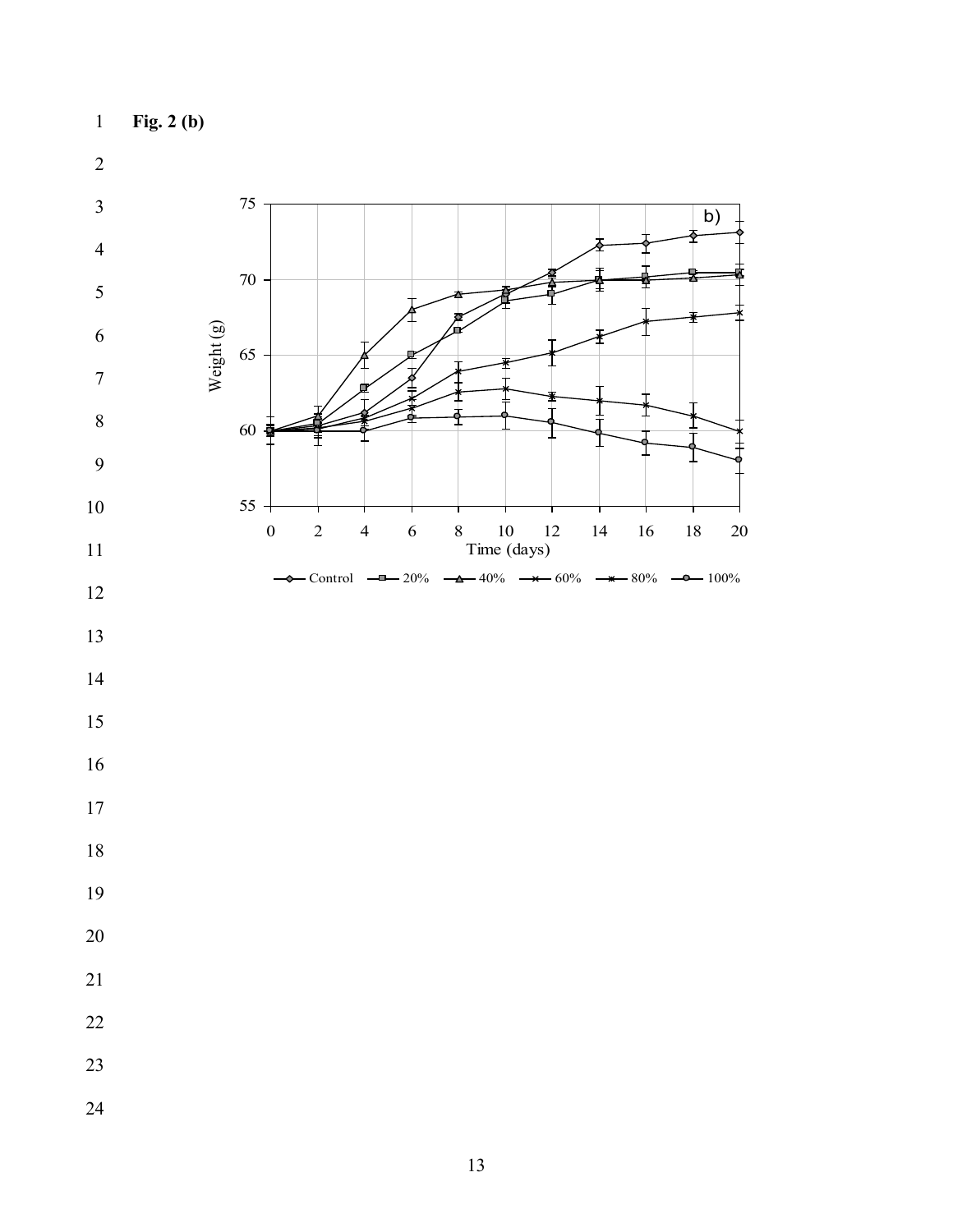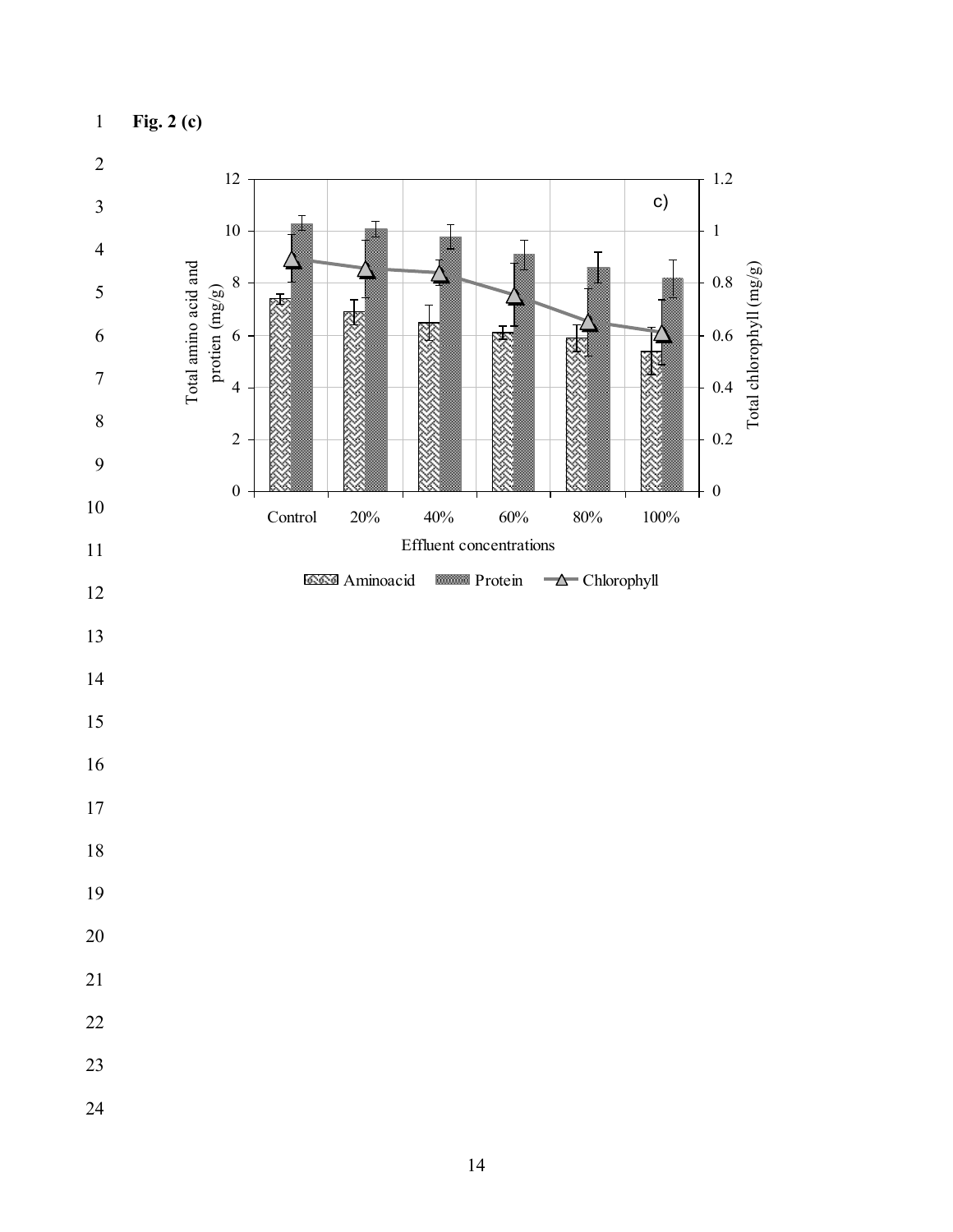